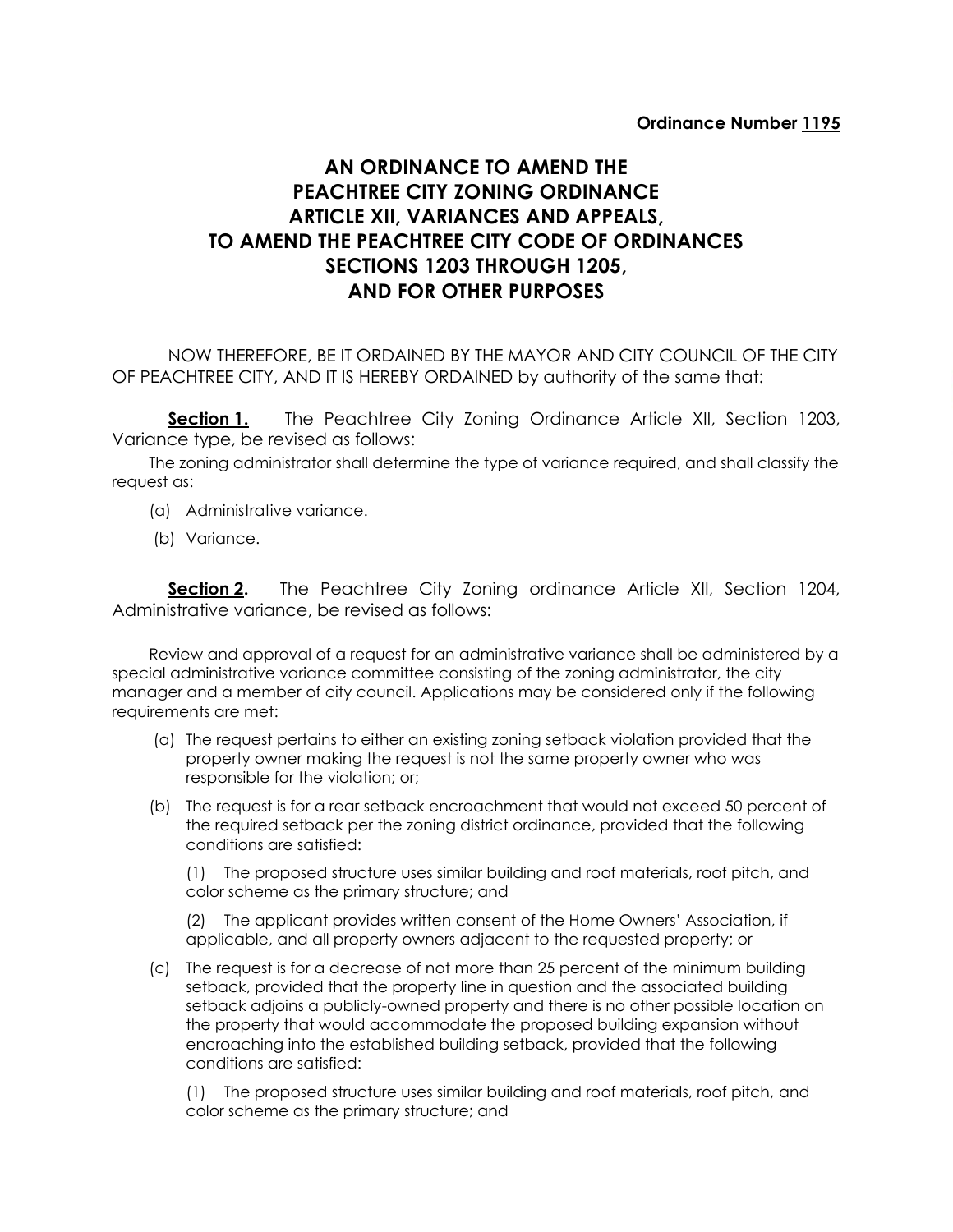(2) The applicant provides written consent of the Home Owners' Association, if applicable, and all property owners adjacent to the requested property; or

- (d) The request is for a decrease of not more than 25 percent in the minimum number of parking spaces required bu the city's parking ordinance' provided the applicant identifies on the site plan where this parking would be located if needed in the future; or
- (e) The request is for an increase in the maximum height of a fence or wall; provided that:

(1) Such wall or fence is justified by reason of safety and security pertaining to pool barriers or other International Building Code standards as adopted by the city, and will not unduly prevent passage of light and air to adjoining properties and is not incompatible with the surrounding neighborhood; or

(2) Such greater height is justified for topographic reasons, and is not more than a 25 percent increase in maximum height standards per Chapter 18 of the city's code of ordinances, and is not incompatible with the surrounding neighborhood.

In no case shall an administrative variance be granted from the conditions of approval imposed on a parcel through a zoning change granted by the city council.

In reviewing the application, the administrative variance committee shall analyze the application to determine whether granting the request would cause substantial detriment to other property owners in the surrounding area or would impair the purposes of the zoning ordinance. If it is found that the request is in conformance with these requirements and does not adversely affect the area, the administrative variance committee shall issue an official determination in writing approving the request. The property owner, the city clerk, and the building official shall be provided with a copy of this determination.

If it is found that the request is not in conformance with these requirements or may possibly have an adverse effect on the surrounding area, the administrative variance committee shall deny the appeal in writing, stating the reasons for the denial.

The administrative variance committee shall act on all appeals within 15 working days after the application is deemed complete by the zoning administrator.

If a request for an administrative variance is denied by the administrative variance committee, the property owner may appeal this decision to the city council in accordance with the procedures identified herein.

**Section 3.** The Peachtree City Zoning ordinance Article XII, Section 1205 – Special exception variance, shall be repealed in its entirety.

**Section 4.** All ordinances or parts thereof which conflict with the provisions of this ordinance are, to the extent of such conflict and except as hereinafter provided, hereby repealed.

**Section 5.** Should any provision of this ordinance be declared invalid by a Court of competent jurisdiction, such decision shall not affect the validity of this ordinance as a whole or any provision thereof other than the provisions specifically declared to be invalid. The City Council declares that it would have passed this ordinance and each subsection, sentence, clause and phrase thereof, irrespective of the fact that any one or more subsections, sentences, clauses or phrases may be declared invalid.